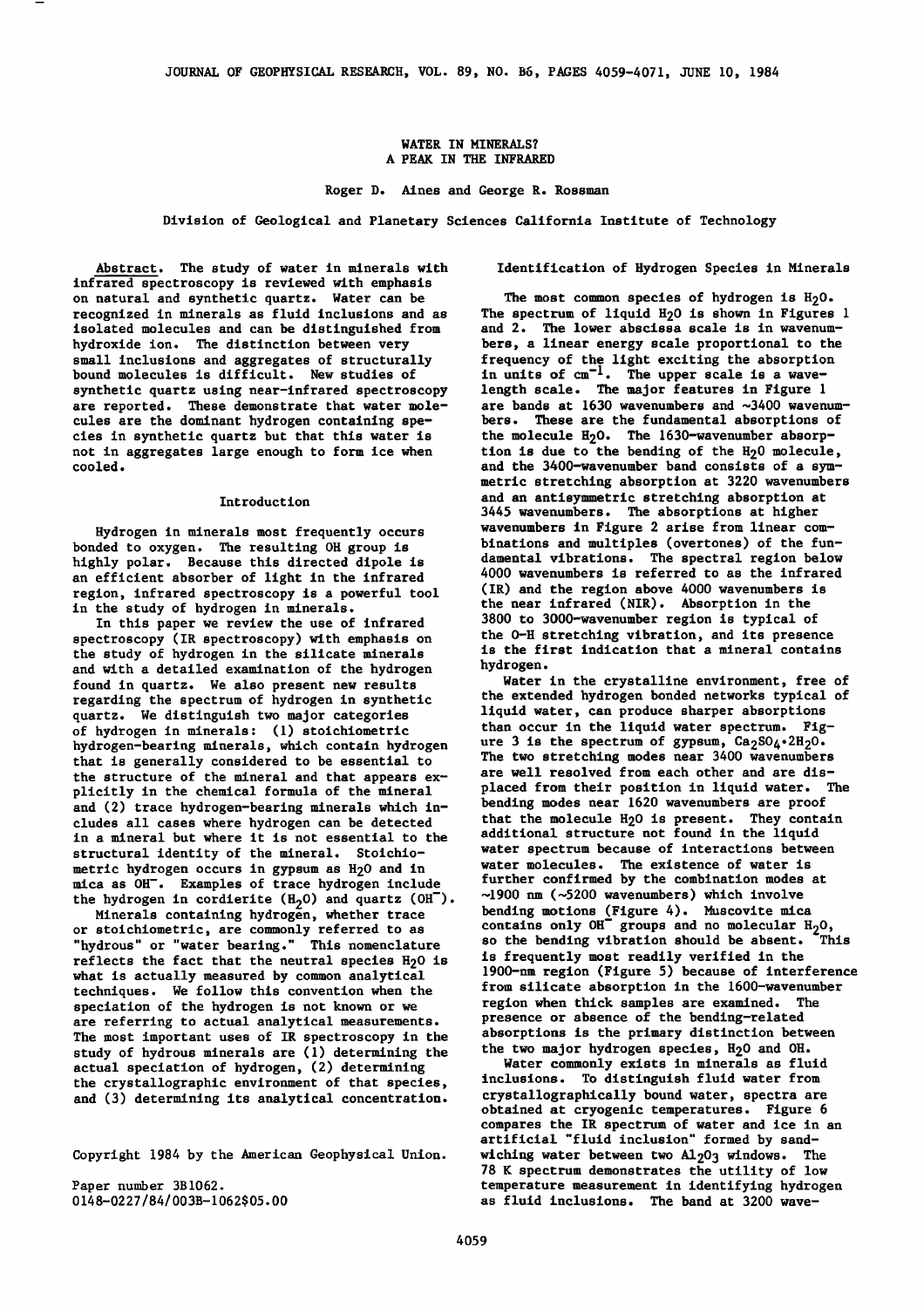

WAVENUMBER, cm<sup>-1</sup> Fig. 1. Infrared absorption spectrum of a film  $(\sim)$   $\mu$ m thick) of liquid water showing the the

overlapping stretching modes near 3400 wavenumbers and the bending mode near 1630 wavenumbers.

numbers that forms at 78 K is characteristic of ice [Eisenberg and Kauzmann, 1962, Chap. 3].

#### Case Studies

# H<sub>2</sub>0 in Cordierite and Beryl

Beryl and cordierite have structures consisting of sixfold rings of silicate tetrahedra joined by other octahedrally and tetrahedrally coordinated cations in such a way that open channels exist parallel to the c axis. Both minerals also commonly yield H20 upon analysis. Schreyer and Yoder [1964] demonstrated that the hydrogen speciation in cordierite was, in fact, as H20 and that it resided in the channels. Wood and Nassau [1967] showed that the hydrogen speciation in beryl was also as H<sub>2</sub>O and showed from the polarization dependence of the absorption that it occupied two distinct sites.

Absorption of light by an Q-H bond occurs when the electric vector of the light is oriented parallel to the direction of the dipole. When more than one 0-H is involved in absorbing the light, symmetry considerations determine the



Fig. 2. Near-infrared absorption spectrum of film (100 pm thick) of liquid water showing the the first 0-H stretching overtone near 7000 wavenumbers and the stretch plus bend combination mode near 5000 wavenumbers.



Fig. 3. IR spectrum of 0.50 mg powdered gypsum in a KBr pellet showing the separation between<br>the two 0-H stretching modes near 3500 wavenumbers and the bending modes of  $H_2$ O near 1600  $cm^{-1}$ .

directions in which light is absorbed. In order to understand the spectrum of H<sub>2</sub>O in beryl and cordierite, we first consider the detailed nature of the IR absorption of isolated H<sub>2</sub>O molecules.

Figure 7 shows schematically the type of motion constituting the vibrations of  $H_2O$ . There are three atoms in the molecule, and therefore the motions of these atoms have  $3x3 = 9$  degrees of freedom. Three of these are translations of the entire molecule  $(T_{X,Y,Z})$  and three are rotations of the entire molecule  $(R_{x,y,z})$  around tions of the entire molecule  $(x_x, y, z)$  around<br>mutually perpendicular axes. This leaves 3 degrees of freedom representing internal vibrations of the molecule, where the atoms move relative to each other. These three vibrations are labeled  $v_1$ ,  $v_2$ , and  $v_3$ . They are the symmetric stretching, bending, and asymmetric stretching, respectively, of the H20 molecule. Group theory shows that  $v_1$  and  $v_2$  occur when the incident light is polarized in the direction of the two-<br>fold symmetry axis of the  $H_2O$  molecule, and  $\nu_3$ occurs when the incident light is perpendicular to this direction but in the plane of the molecule. The most intense absorption bands of  $H<sub>2</sub>O$ 



Fig. 4. Near-IR spectrum of a 0.34-mm-thick cleavage plate of gypsum showing overtone and combination modes, including the mode near 5000 wavenumbers (1900 nm) which is caused by the molecule  $H_2O$ . Taken with light polarized in the optical X (dashed line) and Z (solid line) direction.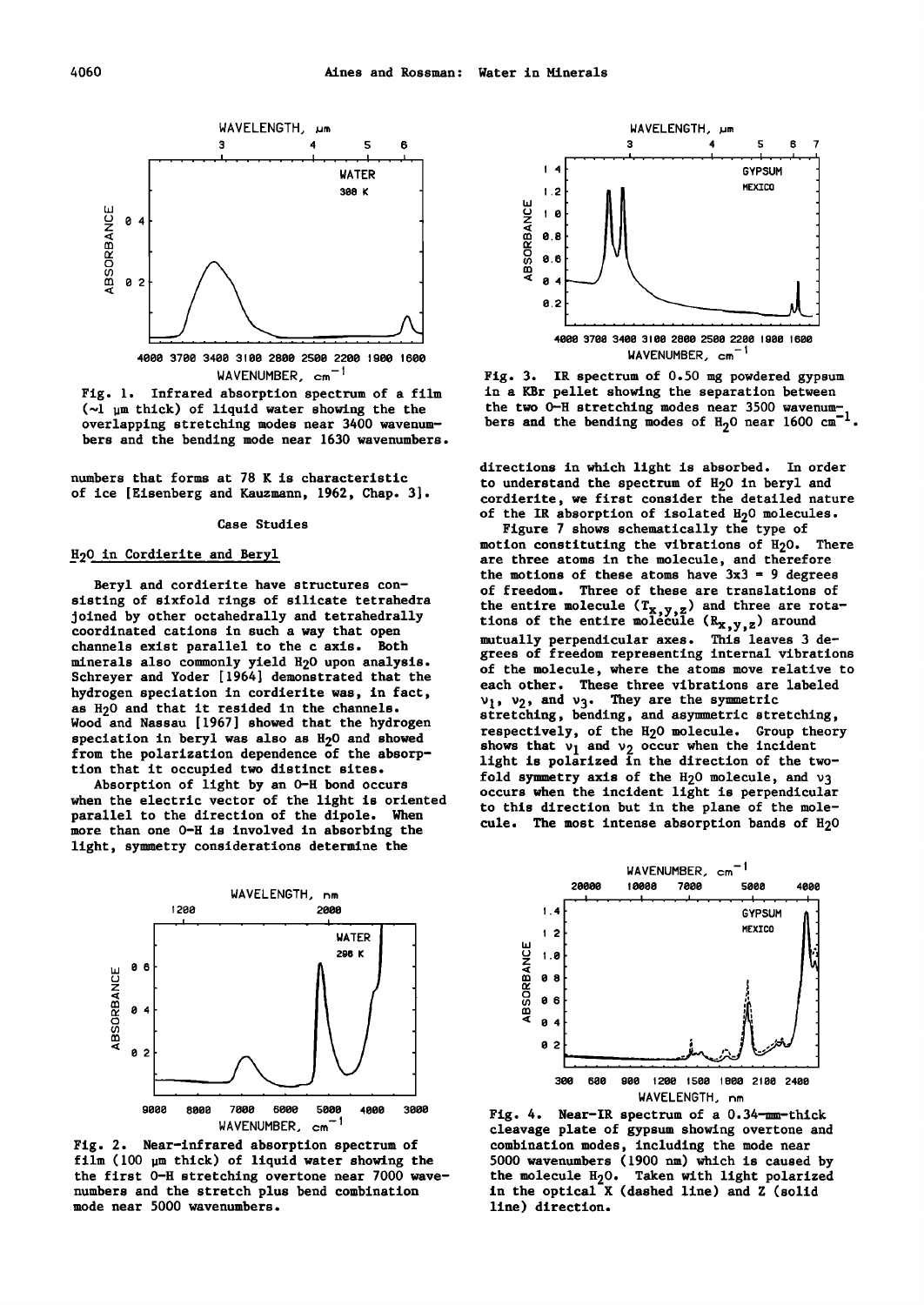

Fig. 5. Unpolarized NIR spectrum of a cleavage plate of muscovite showing the overtone of the 0-H stretch near 1400 nm and the absence of an  $H<sub>2</sub>O$  combination mode near 1900 nm. Thickness = 0.25 mm; sample oriented 45° to the incident beam.

are the fundamentals. The combination modes have very low intensity. It is also possible for bands which are "not allowed" by symmetry to have a small but observable intensity due to limitations in the assumptions used to calculate selection rules.

Wood and Nassau determined that there are two distinct groups of bands in the beryl spectrum that vary according to the chemistry of the sample. From the polarization behavior of these groups of bands, they were able to deduce that one type of molecule is oriented with the H-H vector parallel to c, and that the other  $H_2$ 0 molecule is oriented with its H-H vector perpendicular to the c axis.

Goldman et al. [1977] demonstrated that a similar situation exists in cordierite. In both minerals the frequencies of the absorptions (Figure 8) occur at lower energies than in the vapor H<sub>2</sub>0, indicating that interaction occurs with the other constituents of the mineral. However, the shifts are not great, and the close correlations with the spectrum of water vapor, the sharpness of the bands, and the presence of bands identified as rotation plus vibration indicate that the H<sub>2</sub>0 molecules in beryl and cordierite are only weakly hydrogen bonded.



Fig. 6. Comparison of the infrared spectra of a thin film  $(\sim)$   $\mu$ m thick) of liquid water (solid line) to the same thickness of ice at 78 K (dashed line).



Fig. 7. Modes of vibration of the H<sub>2</sub>O molecule.

## Hydrogen in quartz

Quartz is the most extensively studied natural system containing trace hydrogen. Hydrogen is ubiquitous in quartz, usually at levels of tens to hundreds of ppm. The most important tool in this field of study has been IR spectroscopy due to its sensitivity to the Q-H bond.

Figure 9 shows the spectrum of a natural, clear quartz taken at 78 K. Most quartz spectra show a complexity of sharp peaks at low temperature. Figures 10 and 11 are the spectra of a natural amethyst crystal measured at room temperature and 78 K. The broad band (near 3400 wavenumbers) superimposed upon the sharp band spectrum is characteristic of synthetic quartz and natural quartzes formed at low temperatures [Fronde!, 1982]. These two spectra exemplify the two important classes of absorption spectra in the quartz IR spectrum: sharp band absorption and broad band absorption.

Kats [1962] conclusively showed that the sharp band absorptions are due to 0-H stretching vibrations. In a study that remains the classic work in the field, Kats showed that the great variety



Fig. 8. IR spectrum of water in cordierite. The spectrum, taken in polarized light, shows more than two features in the 3600-wavenumber region because water occurs in more than one site [from Goldman et al., 1977, Figure 7].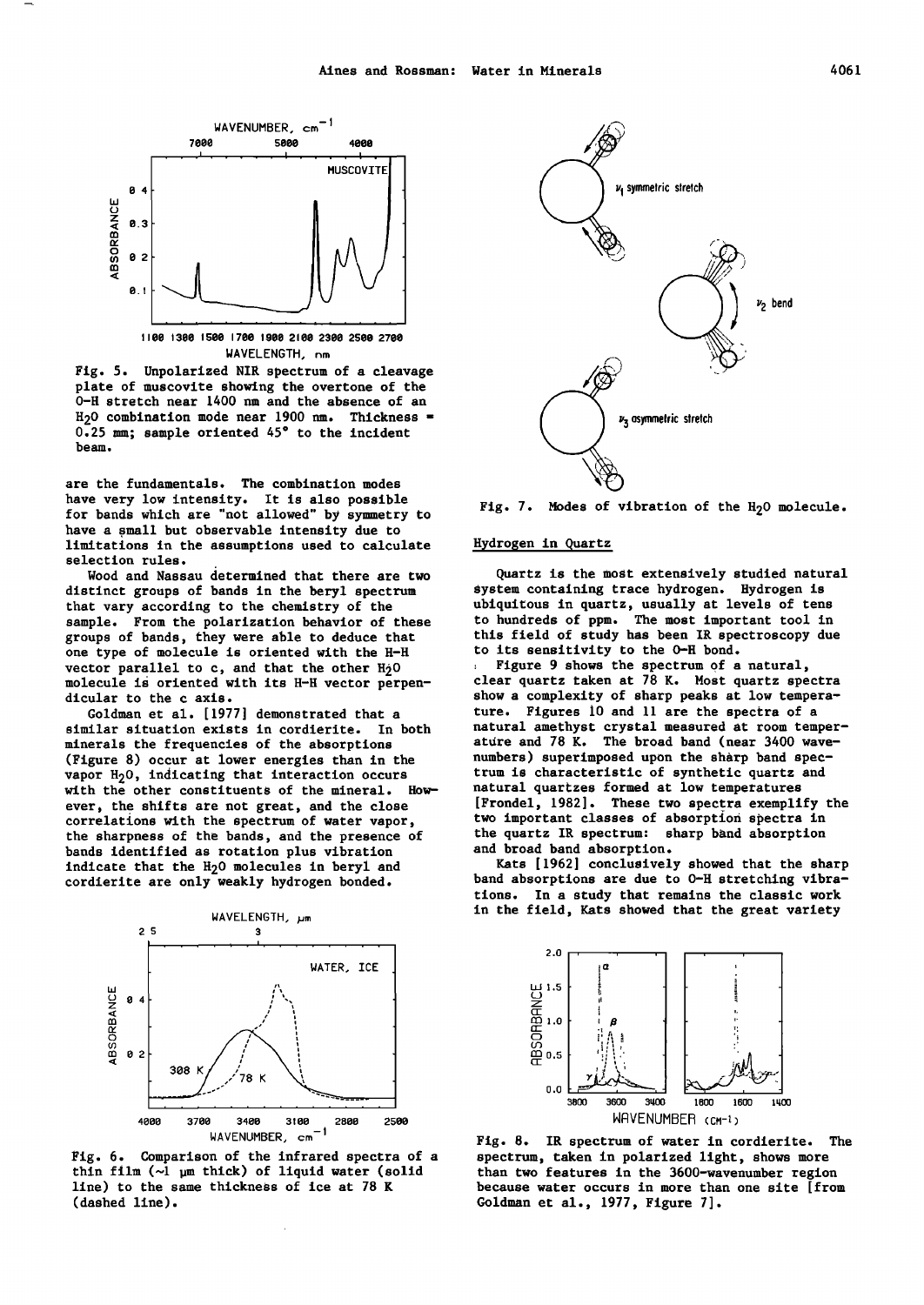

Fig. 9. IR spectrum of a 5-mm-thick natural Brazilian quartz crystal showing the complexity of the 0-H stretching region. Sample temperature, 78 K, polarized perpendicular to c.

of absorptions are primarily due to the presence of  $Al^{3+}$  substitution for  $Si^{4+}$  and coupled chargebalancing alkali cations as well as other alkali cation defects in the crystal. Table 1 summarizes Kats' results and his peak assignments as well as additions that have been made by subsequent workers. Despite the assignment of 57 peaks in this table, this is still not a complete description of the quartz 0-H vibrational spectrum.

The major tools used by Kats and later workers to index these peaks are electrolytic exchange and high-temperature diffusion. Kats obtained the data in Table 1 by exchanging Na<sup>+</sup>, K<sup>+</sup>, Li<sup>+</sup>,  $Ag^+$ , and  $Cu^+$  into clear, natural quartz crystals. He verified that the resulting absorptions were due to hydrogen defects by duplicating all the cationic exchanges under conditions where deuterium defects were formed. Three types of defects may be distinguished: (1) those in which alkali and hydrogen ions are associated, (2) defects involving two or more hydrogens, and (3) associations of aluminum-hydrogen.

Aluminum-hydrogen defects are the most stable type, persisting to over 1200°C at 1 atm. Kats distinguishes three major Al(H) peaks at 3310,



Fig. 10. Room temperature IR spectrum of Brazilian amethyst (1.41 mm thick) taken with polarized light vibrating perpendicular to c axis (upper trace) and parallel to c (lower trace).

3374, and 3440 wavenumbers. They are all due to  $H^+$  occurring in a charge-compensating role for occurring in a charge-compensating role for  $Al^{3+}$  in an S1<sup>4+</sup> site. They are stable at high temperatures because they are an intrinsic part of the crystal structure. These centers can be destroyed by intense electrolysis in a vacuum, resulting in oxygen vacancies forming the charge compensation for  $AI^{3+}$  [Kats, 1962; Krefft, 1975]. Kats demonstrates that there are two important Al(H) defects in quartz, one giving rise to the 3310-wavenumber peak and one giving rise to the 3370,3345-wavenumber pair. They are separate defects since the intensities of their infrared absorptions vary independently. He concludes, based largely on the orientation of the 0-H vectors in these defects, that the  $3310$ -way enumber peak arises from  $H^+$  bound between the  $\mathbb{R}^{\mathbb{N}}$  nonequivalent oxygens in an aluminum tetrahedron and that the 3370,3345-wavenumber pair arises from an hydroxide in the aluminum tetrahedron with the o-H vector pointing into the c axis "channel," making an angle of 75° with the c axis.

Much less can be said about the structure of the alkali-hydrogen and hydrogen-hydrogen defects. The overall stoichiometry of these defects is neutral, since they can be entirely removed and reintroduced by electrolysis. This suggests overall stoichiometries such as LiOH and HOH. The occurrence of new peaks when hydrogen is exchanged into the crystal suggests reactions such as LiOH to HOH, but any number of other geometries could be proposed where the introduced  $H^+$  perturbs another 0-H group without being directly bonded to it. Kats is of the opinion that several of the hydrogen defect bands are due to H<sub>2</sub>O based largely on the greater width of the bands compared to the other sharp bands (Table 1). However, the characteristic overtone at 1900 nm due to bending and simultaneous stretching of an H<sub>2</sub>0 molecule has not been correlated with these IR bands and probably cannot be due to low intensity.

There are associations in the alkali defect data indicating that several classes of defects occur. For instance, the peaks at  $3396(L1^+)$ ,  $3382(Na^+)$ , and  $3354(Ag^+)$  have identical shifts upon deuteration, suggesting that they have the same structure. The  $Li(H)$  peaks at 3520 and 3396 wavenumbers always behave together and are independent of the Li(H) peaks at 3478 and



Fig. 11. Low-temperature IR spectrum of the sample whose spectrum appears in Figure 10.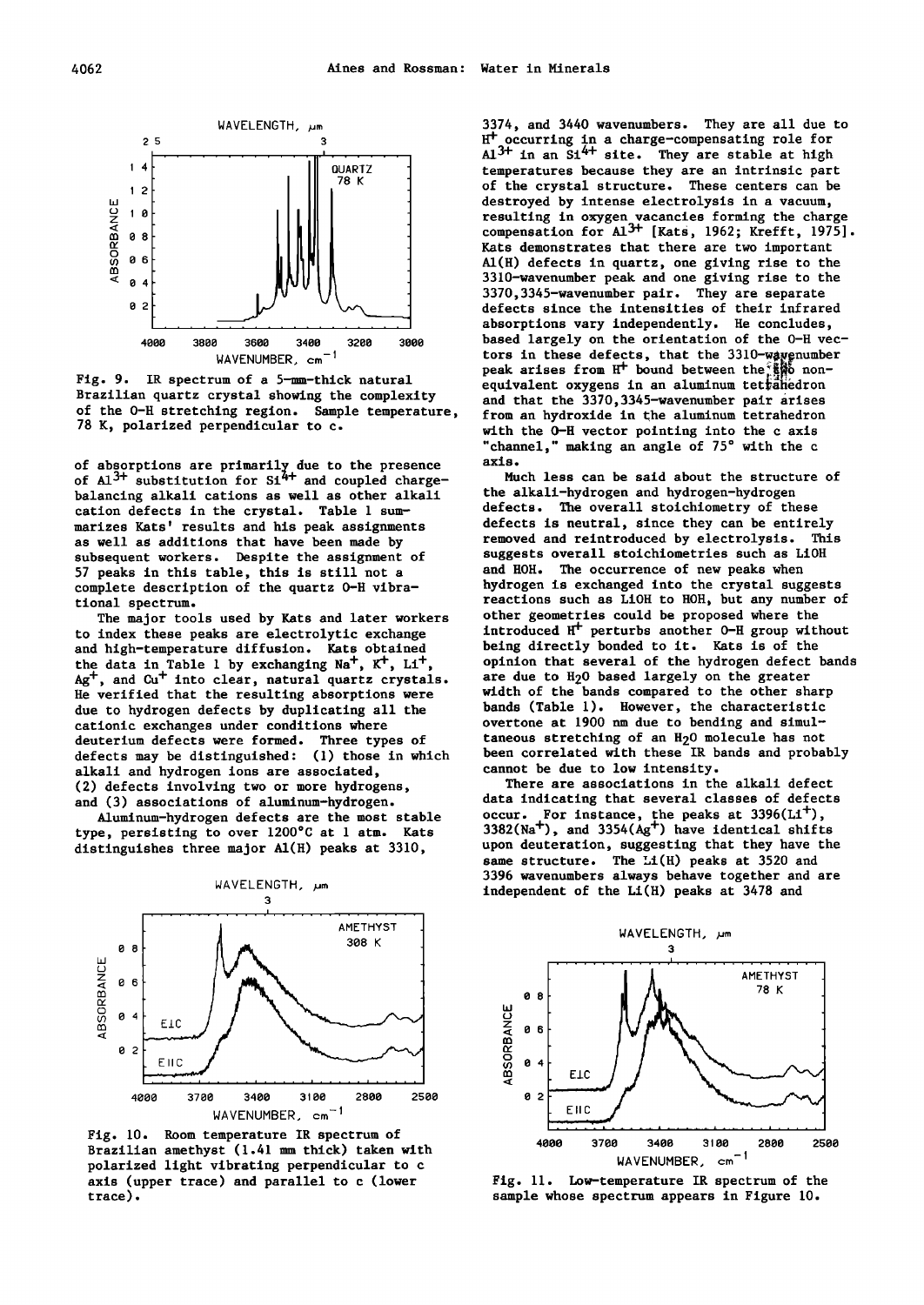3440 wavenumbers. The second pair are also stable to higher temperatures. Chakraborty and Lehmann [1976a] conclude, based on orientation of 0-H vectors, that there are no molecules of the type LiOH existing in the c axis channels of quartz, the most logical opening in the structure. A number of plausible structures for defects in quartz have been proposed [Kats, 1962; Kirby, 1984; Chakraborty and Lehmann, 1976b], but the actual structures are still not known.

Hydrogen in Low-Temperature quartz. Amethyst, chalcedony, opal, citrine, and synthetic quartz are all characterized by IR spectra in the 0-H stretching region showing a broad band with superimposed sharp bands. While there are substantial differences in their IR spectra, the similarities merit discussing them simultaneously.

In some cases, the sharp bands in these lowtemperature silicas are almost certainly due to the same factors discussed previously. For instance, Hosaka and Taki [1981a, b, c, d] report an intense band at 3450 wavenumbers in a synthetic quartz grown in NaCl solution. This band is probably the same band reported by Kats as the most intense natural quartz Na(H) band, at 3453 wavenumbers (Table 1). The shift may be due to instrumental calibration. Hosaka and Taki also consistently find bands at 3364 and 3304 wavenumbers in quartz grown in NaCl, KCl and pure water solutions. These correlate with Kats' Al(H) defects. (The source of aluminum is the source quartz material.) Koop and Staats [1970] also report these bands for synthetic quartz; Chakraborty and Lehmann [1978] report bands in these positions and with similar intensities for synthetic quartz and citrine. They are absent from chalcedony [Frondel, 1982] and at least some amethyst [Chakraborty and Lehmann, 1976a]. Frondel suggests that this is due to the low A1 content of low-temperature natural quartz.

Aside from these instances, there is little correlation between the sharp bands in lowtemperature quartzes and their trace constituents. Many authors [e.g., Kats 1962; Koop and Staats, 1970] cite this lack of correlation. Koop and Staats succeeded in growing Rb-doped quartz but observed no new peaks as a result of an RbOH component. They confirmed a result of Kats which is crucial to understanding synthetic quartz. In a wide range of synthetic crystals doped with alkalies and other monovalent impurities, the sum of the molar concentrations of monovalent cations is approximately equal to the concentration of  $A1^{3+}$ . It appears that all the alkalies are involved in charge compensation for<br>aluminum and cannot compensate for OH groups, so alkali hydrogen defects cannot form. Hosaka and Taki show that Al(H) centers are allowed by an excess of Al<sup>3+</sup> over alkalies in their crystals.

We are left with two types of unexplained absorption in low-temperature quartzes: the majority of the sharp band absorptions and the characteristic broad band absorption, which is correlated with a variety of physical properties. The nature of the broad band absorption is of substantial economic and scientific interest. Many structures and mechanisms of formation have been proposed for the hydrogen defect(s) responsible for the broad band absorption (see Kirby

[1984] for a review). The outstanding problem is to establish which structures are consistent with the observed spectra.

Kats established that the broad band in synthetic quartz is related to hydrogen impurity by observing the spectrum of quartz grown in  $D_2O$ . Calibration curves now exist [Kirby, 1984] relating the total hydrogen content of synthetic<br>quartz to the intensity of this band. The concentration of hydrogen in synthetic quartz is known to increase with growth rate, along with the concentration of other impurites [Fronde!, 1982; Barnes et al., 1976]. The concentration decreases with increasing growth temperature, suggesting that the broad band in natural lowtemperature quartz has a similar origin and that its absence in pegmatitic quartz such as that commonly obtained from Brazil is due to the higher growth temperature of such quartz.

Fronde! [1982] studied the IR spectra of chalcedony and determined that the majority of its hydrogen is contained in two major species: surface hydroxyl groups and water molecules hydrogen bonded to those surface hydroxyls. The similarities between the behavior of chalcedony and synthetic fumed silica [McDonald, 1956] were used by Frondel to make these assignments. The adsorbed water appears to be responsible for the broad band absorption and the hydroxyls for the sharp bands. When chalcedony is heated, a sharp band appears at 3744 wavenumbers. By analogy to fumed silica, Frondel assigns this to nonhydrogenbonded surface hydroxyl. Frondel notes that in geodes, crystalline  $\alpha$ -quartz growing on chalcedony has a spectrum similar to the chalcedony in the 0-H region, which is also the spectrum found in other low-temperature quartz such as amethyst and synthetic. These are not fibrous, so the fumed silica analogy is not entirely applicable unless the c axis "channels" are capable of creating a similar situation. No band above 3700 wavenumbers has been reported in crystalline  $\alpha$ -quartz. Flörke et al. [1982] studied the NIR spectra of several types of fibrous and microcrystalline natural silicas. The major hydrogen species in them was found to be water, interpreted as liquid water between grains and fibers.

Figure 12 shows the IR spectrum of a typical synthetic quartz. The spectrum does not change substantially when the sample is cooled to 78 K. Figure 13 is a typical NIR spectrum of synthetic quartz. This spectrum is dominated by the 1920 nm (bend plus stretch) band for molecular  $H<sub>2</sub>O$  (R.D. Aines et al., manuscript in preparation, 1983). There is a minor absorption in the 2250-nm region due to (bend plus stretch) of SiOH groups. Molecular H<sub>2</sub>0 appears to be the dominant speciation for the hydrogen in synthetic quartz. The spectra of natural amethyst (Figures 10 and 14) are very similar to that of synthetic quartz (Figures 12 and 13). The major difference between the synthetic quartz and the amethyst shown here is in the SiOH region; SiOH is the dominant hydrogen defect in this amethyst.

Opals may contain up to 8 wt  $\frac{x}{100}$ ." In the near-infrared spectra of opals, Langer and Flörke [1974] recognized the presence of both molecular water and SiOH groups. The 1900-nm region of the 296 K opal spectrum (Figure 15) shows two overlapping components. Langer and Flörke assigned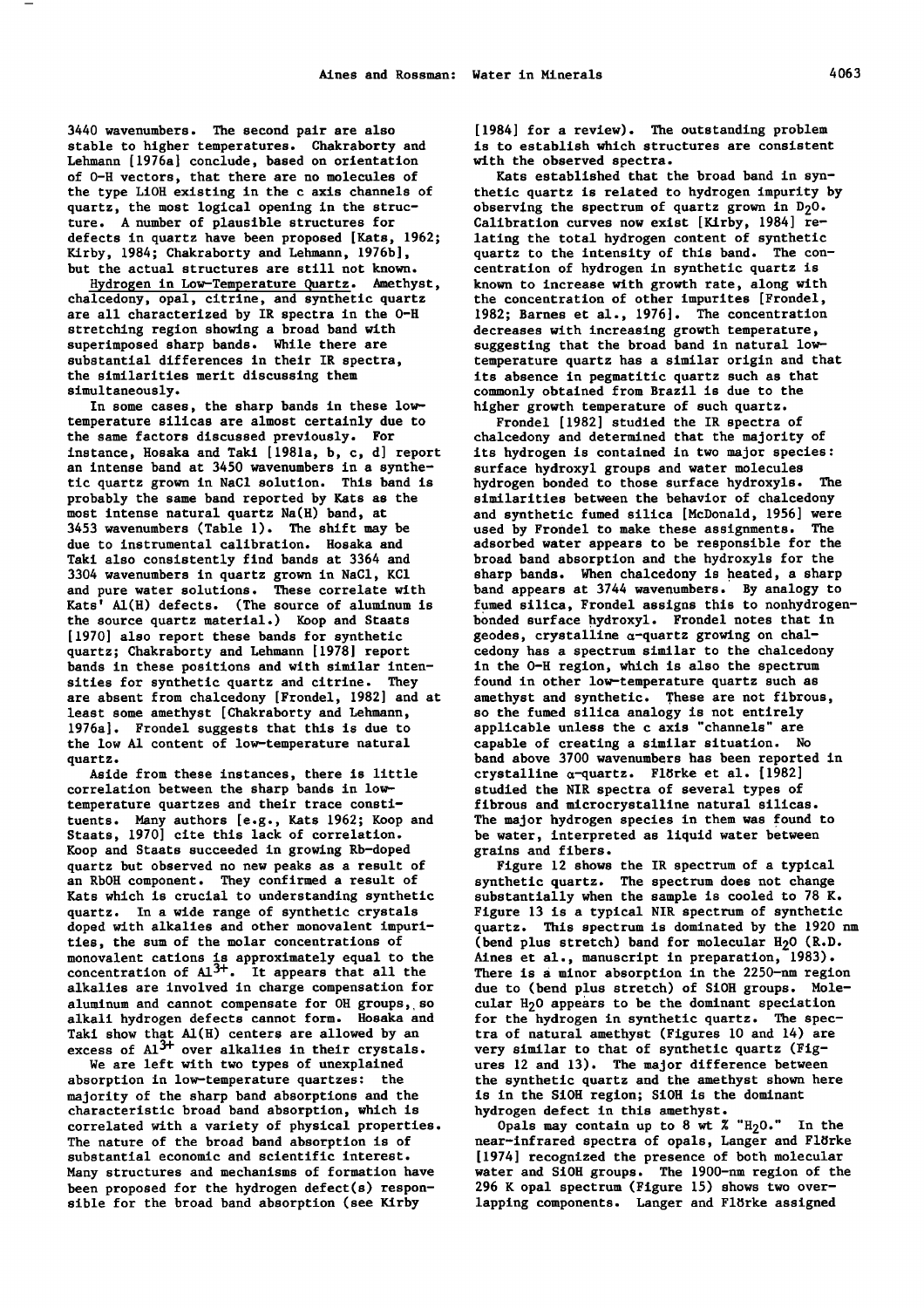the sharper, higher-energy absorption to isolated water molecules encased in the silica structure and the broader one at 1957 nm to liquidlike, hydrogen-bonded water. The absorption at 2220 nm was assigned to SiOH groups in the silica which were not interacting with other H<sub>2</sub>O groups, whereas the absorption at 2260 nm was assigned to SiOH groups at the interface with the waterlike H<sub>2</sub>0 and which are hydrogen bonded to the H<sub>2</sub>0.

The spectrum of opal taken at 78 K shows substantial peak shifts for Langer and Flörke's liquidlike water. This is consistent with the formation of ice. Figures 16 and 17 show the IR and NIR spectra of milky quartz. Here there is very similar behavior upon freezing. The fluid

inclusions in this sample and the liquidlike water in opal represent large agglomerations of water molecules that are spectroscopically distinct from the nonfreezable water molecules in opal, amethyst, and synthetic quartz.

Summary: Proposed hydrogen defects in lowtemperature quartz. Kirby [1984] discusses a number of mechanisms proposed for the incorporation of hydrogen in synthetic quartz. Two mechanisms that he favors are substitution of an  $H_4O_4$ <sup>4-</sup> group for S10<sub>4</sub><sup>4-</sup> (the hydrogarnet substi-<br>tution) and a model involving chains of OH groups. The second model would result in a broad band absorption due to interactions among the OH groups through hydrogen bonds in the following

|  |  | TABLE 1. Peak Assignments for O-H Stretch in Quartz |  |  |  |  |  |
|--|--|-----------------------------------------------------|--|--|--|--|--|
|--|--|-----------------------------------------------------|--|--|--|--|--|

| Peak<br>Location<br>at 78 K <sup>a</sup><br>$cm^{-1}$ | Assigment or<br>Observed<br>Association <sup>D</sup> | Intensity<br><b>Relative to</b><br>Associated<br>Peaks <sup>C</sup> | <b>Method of</b><br>Assignment <sup>d</sup> | <b>Comments:</b><br>Type of<br><b>Quartz Where</b><br><b>Found<sup>e</sup></b> | Referencef   |
|-------------------------------------------------------|------------------------------------------------------|---------------------------------------------------------------------|---------------------------------------------|--------------------------------------------------------------------------------|--------------|
| 3610                                                  | ĸ۲                                                   | $k = 6$                                                             | A.E.                                        | natural clear                                                                  | 1            |
| 3600                                                  | ?                                                    | $\alpha = 0.1$                                                      |                                             | synthetic                                                                      | 1            |
| 3590                                                  | $^{\rm H+}$                                          | $\alpha = 0.5$                                                      | A.E                                         | natural clear                                                                  | $\mathbf{1}$ |
| 3585                                                  | $\kappa$ +                                           | $k = 4$                                                             | A.E                                         | natural clear                                                                  | 1            |
| 3585                                                  | T.                                                   | $\alpha = 1.3$                                                      |                                             | synthetic, amethyst                                                            | 1,2          |
| 3578                                                  | $K^+$                                                | $k = 6$                                                             | A.E.                                        | natural clear                                                                  | 1            |
| 3573                                                  | $Li^+ + \gamma$                                      | $\alpha = 1.0$                                                      | X ray                                       | natural clear <sup>g</sup>                                                     | 1            |
| 3567                                                  | $\kappa^+$                                           | $k = 4$                                                             | A.E.                                        | natural clear                                                                  | 1            |
| 3556                                                  | Na <sup>+</sup>                                      | $k = 8$                                                             | A.E.                                        | natural clear                                                                  | 1            |
| 3553                                                  | $c_{\mathbf{u}}$ +<br>$+ \gamma$                     |                                                                     | X ray                                       | natural clear                                                                  | 1            |
| 3551                                                  | Ag+<br>Y                                             |                                                                     | X ray                                       | natural clear                                                                  | 1            |
| 3550                                                  | ĸt                                                   | $k = 7$                                                             | A.E.                                        | natural clear                                                                  | 1            |
| 3546                                                  | Na <sup>+</sup><br>+<br>$\mathbf{Y}$                 |                                                                     | X ray                                       | natural clear                                                                  | $\mathbf{I}$ |
| 3540                                                  | $\mathbf{c} \mathbf{u}^+$                            | $k = 15$                                                            | A.E.                                        | natural clear                                                                  | ı            |
| 3535                                                  | $Ag^+$                                               | $k = 8$                                                             | A.E.                                        | natural clear                                                                  | 1            |
| 3538                                                  | ĸŦ                                                   | k = 12                                                              | A.E.                                        | natural clear                                                                  | 1            |
| 3534                                                  | Na <sup>+</sup>                                      | $k = 12$                                                            | A.E.                                        | natural clear                                                                  | ı            |
| 3530                                                  | и+                                                   | $\alpha = 0.5$                                                      | A.E.                                        | natural clear                                                                  | ı            |
| 3524                                                  | $Ag^+$                                               | $k = 7$                                                             | A.E.                                        | natural clear                                                                  | 1            |
| 3520 [3517]                                           | $L1$ <sup>+</sup>                                    | $k = 30$                                                            | A.E.                                        | natural clear                                                                  | 1            |
| 3514                                                  | $c_{u}$ +                                            | $k = 12$                                                            | A.E.                                        | natural clear                                                                  | 1            |
| 3513                                                  | $Na+$<br>L1+                                         | $k = 18$                                                            | A.E.                                        | natural clear                                                                  | 1            |
| 3510 [3510]                                           |                                                      | $k = 14$                                                            | A.E.                                        | natural clear                                                                  | 1            |
| 3500<br>3485                                          | $Ag+$<br>$H_+$                                       | k = 6<br>$\alpha = 1.0$                                             | A.E.<br>A.E.                                | natural clear<br>natural clear                                                 | 1<br>ı       |
|                                                       | li†                                                  | k = 17                                                              | A.E.                                        | natural clear                                                                  | 1            |
| 3478 [3485]<br>3470 [3474]                            | Ĩ.                                                   | $\alpha = 0.5$                                                      | nat.                                        | h                                                                              |              |
| 3462                                                  | Cu <sup>+</sup>                                      | $k = 9$                                                             | A.E.                                        | natural clear                                                                  | 1,3<br>1     |
| 3462                                                  | $\texttt{H}^+$                                       | $\alpha = 0.5$                                                      | A.E.                                        | natural clear                                                                  | $\mathbf{1}$ |
| 3460                                                  | ĸ+                                                   | k = 12                                                              | A.E.                                        | natural clear                                                                  | $\mathbf{I}$ |
| 3454                                                  | $Ag+$                                                | $k = 7$                                                             | A.E.                                        | natural clear                                                                  | $\mathbf{1}$ |
| 3453                                                  | $Na+$                                                | k = 48                                                              | A.E.                                        | natural clear                                                                  | 1            |
| 3440                                                  | i                                                    | $\alpha = 0.5$                                                      |                                             | synthetic, amethyst                                                            | 1,2          |
| 3440 [3443]                                           | $Li+$                                                | k = 15                                                              | A.E.                                        | natural clear                                                                  | 1            |
| 3435 [3432]                                           | $A1^{3+}$                                            | $\alpha = 1.5$                                                      | nat.                                        | <b>Fermi pair with 3373J</b>                                                   | ı            |
| 3422                                                  | $H^+$                                                | $\alpha = 0.5$                                                      | A.E.                                        | natural clear                                                                  | 1            |
| 3415                                                  | $c_{u}$ +                                            | k = 8                                                               | A.E.                                        | natural clear                                                                  | $\mathbf{1}$ |
| 3414                                                  | $K^+$                                                | k = 7                                                               | A.E.                                        | natural clear                                                                  | 1            |
| 3408                                                  | $\mathbf{u}^+$                                       | weak                                                                | X ray                                       | >2 Mrads <sup>K</sup>                                                          | $\mathbf{1}$ |
| 3400                                                  | н+                                                   | $\alpha = 0.5$                                                      | A.E.                                        | natural clear                                                                  | 1            |
| 3400                                                  | Ag†                                                  | k = 9                                                               | A.E.                                        | natural clear                                                                  | $\mathbf{I}$ |
| 3400                                                  | Na <sup>T</sup>                                      | k = 7                                                               | A.E.                                        | natural clear                                                                  | $\mathbf{1}$ |
| 3400                                                  | 1                                                    | $\alpha$ = 0.3                                                      |                                             | synthetic, amethyst                                                            | 1            |
| 3396 [3405]                                           | $\mathbf{H}^+$                                       | $k = 36$                                                            | А.Е.                                        | natural clear                                                                  | 1            |
| 3382                                                  | $Na+$                                                | $k = 42$                                                            | А.Е.                                        | natural clear                                                                  | 1            |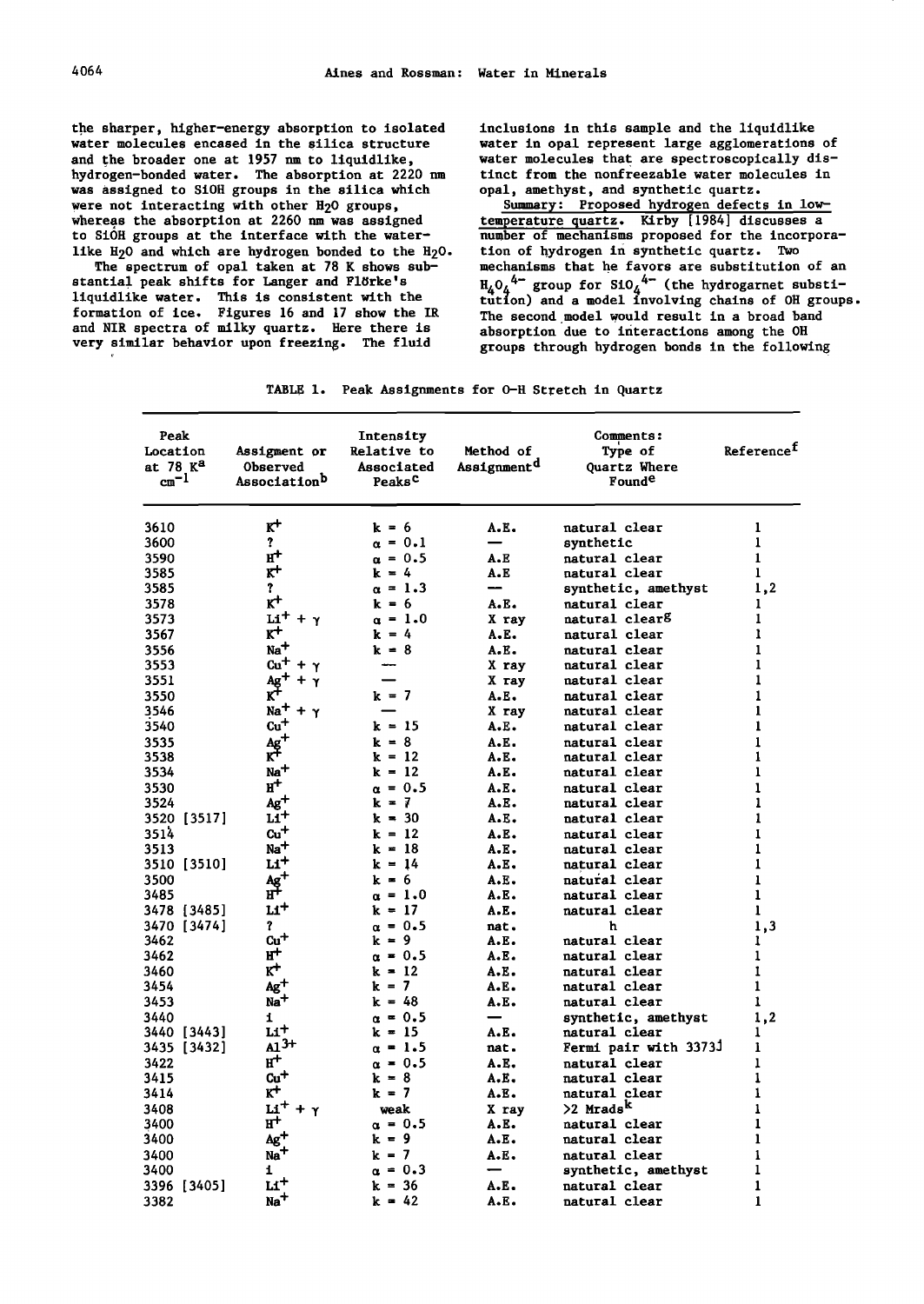| Peak<br>Location<br>at 78 K <sup>a</sup><br>$cm^{-1}$ | Assigment or<br>Observed<br>Associationb | Intensity<br>Relative to<br>Associated<br>Peaks <sup>C</sup> | Method of<br>Assignment <sup>d</sup> | Comments:<br>Type of<br>Quartz Where<br>Founde | Reference <sup>f</sup> |
|-------------------------------------------------------|------------------------------------------|--------------------------------------------------------------|--------------------------------------|------------------------------------------------|------------------------|
| 3380                                                  |                                          | weak                                                         | nat.                                 | natural clear                                  |                        |
| 3375                                                  |                                          | medium                                                       | nat.                                 | amethyst                                       | 1,2                    |
| 3371 [3383]                                           | ${\rm Al}^{3+}$                          | $\alpha = 9.0$                                               | nat.                                 | Fermi pair with 3435J                          |                        |
| 3365                                                  |                                          | $\alpha = 0.2$                                               | --                                   | synthetic                                      |                        |
| 3355                                                  |                                          | $\alpha = 0.3$                                               | -                                    | synthetic, amethyst                            | 1,3                    |
| 3310 [3318]                                           | $\frac{1}{H^{+}}^{3+}$                   | $\alpha = 3.0$                                               | nat.                                 | natural clear                                  |                        |
| 3305                                                  |                                          | $\alpha = 0.5$                                               | A.E.                                 | natural clear                                  |                        |
| 3240                                                  | $_{12}^{\mathrm{H}}$                     | weak                                                         | A.E.                                 | very broad <sup>4</sup>                        |                        |
| 3222                                                  |                                          | weak                                                         | A.E.                                 | very broad <sup>x</sup>                        |                        |
| 3205                                                  | $\frac{H_2^-O}{?}$                       | weak                                                         | nat.                                 | natural clear                                  |                        |

TABLE 1. (continued}

aPeak locations measured at 78 K by Kats [1962]; room temperature values in brackets where available.

 $^{b}$ Most assignments by Kats; (+  $\gamma$ ) means after irradiation of alkali exchanged material; '?' where peak is reported in literature but not assigned or assigned with doubts by the authors.

Cintensities from Kats. These should only be used to compare like associations, for instance, comparing one cu+ peak to another. k is the integral absorbance per  $10^{-2}$  m;  $\alpha$  is the absorbance per  $10^{-2}$  m.

 $d$ Usually alkali exchange  $(A, E, )$  and deuteration by Kats. Dashes indicate where not assigned. 'nat.' where assigned on the basis of occurrence in natural material and other criteria without alkali exchange.

eType of quartz listed as ''natural clear" when that is what Kats used to make initial assignment. Many of these peaks also occur in amethyst and synthetic quartz.

fReferences: 1, Kats [1962]; 2, Chakraborty and Lehmann [1976a]; 3, Krefft [1975]; 4, Chakraborty and Lehmann [1978].

gobserved only in clear samples that color yellow upon irradiation and not in those coloring brown. Peak disappears if dose exceeds 5 Mrads.

 $^{\rm h}$ This band was observed by Kats to persist above 1000°C, along with bands assigned to Al<sup>3+</sup>. Krefft [1975] produced this band by prolonged electrolysis in H<sub>2</sub>O or H<sub>2</sub> atmosphere; it was accompanied by a yellow coloration in the sample. atmosphere; it was accompanied by a yellow coloration in the sample.<br><sup>1</sup>Chakraborty and Lehmann [1976a] assign these bands to "H" bonded directly to Si."

However, later papers by the same authors make no mention of this assignment.

<sup>j</sup>These peaks are assigned by Kats as due to  $H^+$  in a charge compensating role for  $A1^{3+}$  substitution for Si<sup>4+</sup>. They are stable to above  $1000^{\circ}$ C, unlike all the other peaks in this table. The peaks at 3435 and 3373 are a fermi resonance pair formed by a lattice mode and an 0-H mode at about 3410.

koccurs in quartz coloring yellow by irradiation, as in footnote g but only after dose exceeds 2 Mrads.

 $k$ Kats assignment of these bands is based on their breadth and the fact that they are formed at the expense of bands he interprets as due to LiOH under hydrogen exchange.

fashion:

S  
\n
$$
\begin{array}{cc}\n & \text{Si} \\
\hline\n / & \text{O} \\
\text{H}\n \end{array}
$$
\n
$$
\begin{array}{cc}\n & \text{Si} \\
\text{H}\n \end{array}
$$
\n
$$
\begin{array}{cc}\n & \text{Si} \\
& \text{Si} \\
& \text{Si}\n \end{array}
$$

The spectroscopic features of  $H_A O_A^{4-}$  are not well established experimentally. However, the hydrogarnet substitution does not yield an absorption at 1900 nm, since all the hydrogens are attached to different oxygens [Aines and Rossman, 1982]. In fact, the presence of molecular H<sub>2</sub>0 as indicated by the 1920-nm band in synthetic quartz indicates that neither proposed substitution is the major hydrogen defect in synthetic quartz. However, the minor absorptions

at 2250 nm (Figure 13) could be due to these substitutions.

Effect of water on the properties of quartz. The effect of water on the mechanical properties of quartz is well known and is the subject of several papers in this volume. Water also has a strong correlation with radiation damage in quartz. The most spectacular form of radiation damage in quartz is the removal of an electron from a substitutional Fe<sup>3+</sup> to yield Fe<sup>4+</sup> and amethyst [Cox, 1977]. No change in the 0-H vibrational spectrum accompanies this oxidation, and no  $Fe^{3+}(H)$  defect has been identified analagous to the Al(H) defects [Chakraborty and Lehmann, 1978]. However, other changes in the o-H spectrum are associated with radiation damage in quartz. These are interesting in terms of understanding both the nature of hydrogen defects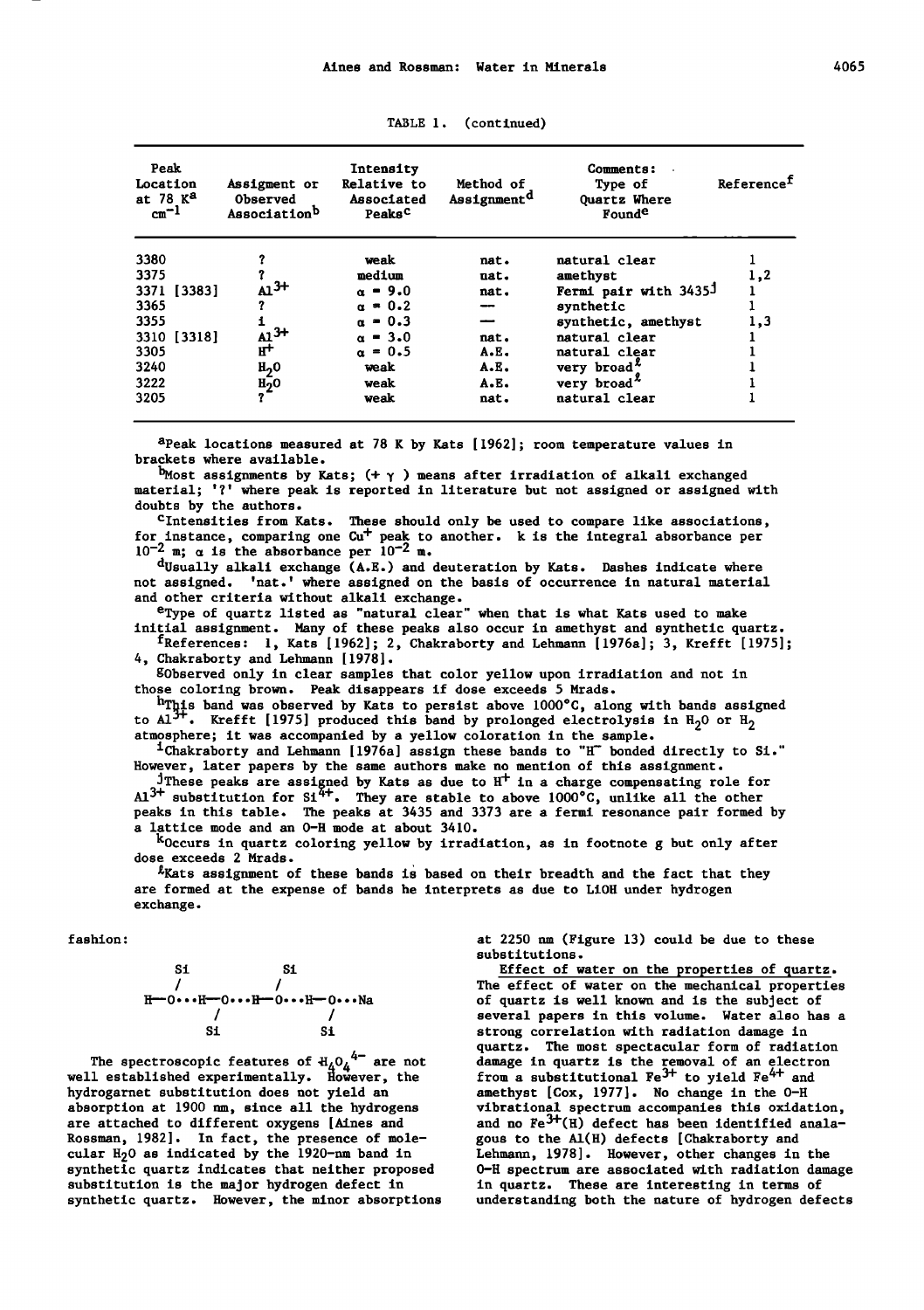



and radiation damage mechanisms in quartz.

Kats [1962] performed radiation experiments on synthetic and natural clear quartz. Two effects are noted on the IR spectrum. Associated with each cation is at least one new band that forms upon irradiation (Table 1). Also, the intensity of the bands assigned to Al(H) defects increase in natural quartz at the expense of the prevalent alkali-hydrogen defect. In synthetic quartz, the bands assigned to Al(H) defects grow, sometimes with accompanying decrease of other sharp bands. These results are in agreement with current thought about the nature of radiation damage to Al(H) and Al(alkali) defects obtained from other methods reviewed by Weil [1975]. The common manifestation of radiation damage of this kind is the formation of smoky coloration [Weil, 1975] due to the presence of  $[A10<sub>4</sub>]<sup>4-</sup>$  centers. They are formed by the removal of an electron and an alkali ion from the vicinity of the aluminum tetrahedron. This can be duplicated by electrolysis in vacuum [Krefft, 1975]. When such a crystal is heated, the alkali diffuses back and destroys the color center. Al(H) defects do not form smoky centers when irradiated at room tem-



Fig. 13. Room temperature NIR spectrum of synthetic quartz X-13, 47.5 mm thick, showing the molecular H20 band near 1900 nm. Taken with light polarized parallel to c axis. The perpendicular spectrum has an additional peak at 2215 nm of absorbance 0.01 but is otherwise identical.





perature, apparently because the proton can diffuse back too easily. When irradiated and observed at 78 K [Mackey, 1963], smoky centers form which are destroyed upon warming.

The effects of radiation on the IR spectrum of quartz may largely be explained by the mechanism just discussed. The growth of Al(H) absorptions at the expense of other absorptions is accordingly due to alkalies being removed from their charge-compensating position around an A1 tetrahedron, but an  $H^+$  diffuses to that site making an Al(H) defect. Presumably, an alkalialkali defect is also formed which may have a spectroscopic manifestation if it is a complex one with hydrogen. However, the new alkalihydrogen defects that arise upon irradiation could have many origins. One possible origin in synthetic quartz arises from a mechanism as follows: ionizing radiation dissociates an HOH group, giving neutral H and OH, which interact with an Al-alkali defect, giving an Al(H) defect and an alkali-hydrogen defect. Hosaka and Taki [1981d] noted that in quartz crystals grown from increasingly pure solutions, i.e., NaCl solution and pure water, the pure water-grown crystal showed essentially no radiation change, while the NaCl-grown crystal showed changes of the type discussed above.



Fig. 15. NIR spectrum of an opal from Opal Mountain, San Bernardino County, California, 1.288 mm thick. Solid line 78 K; dashed line 296 K. The molecular H20 bands at 1900 nm are prominent.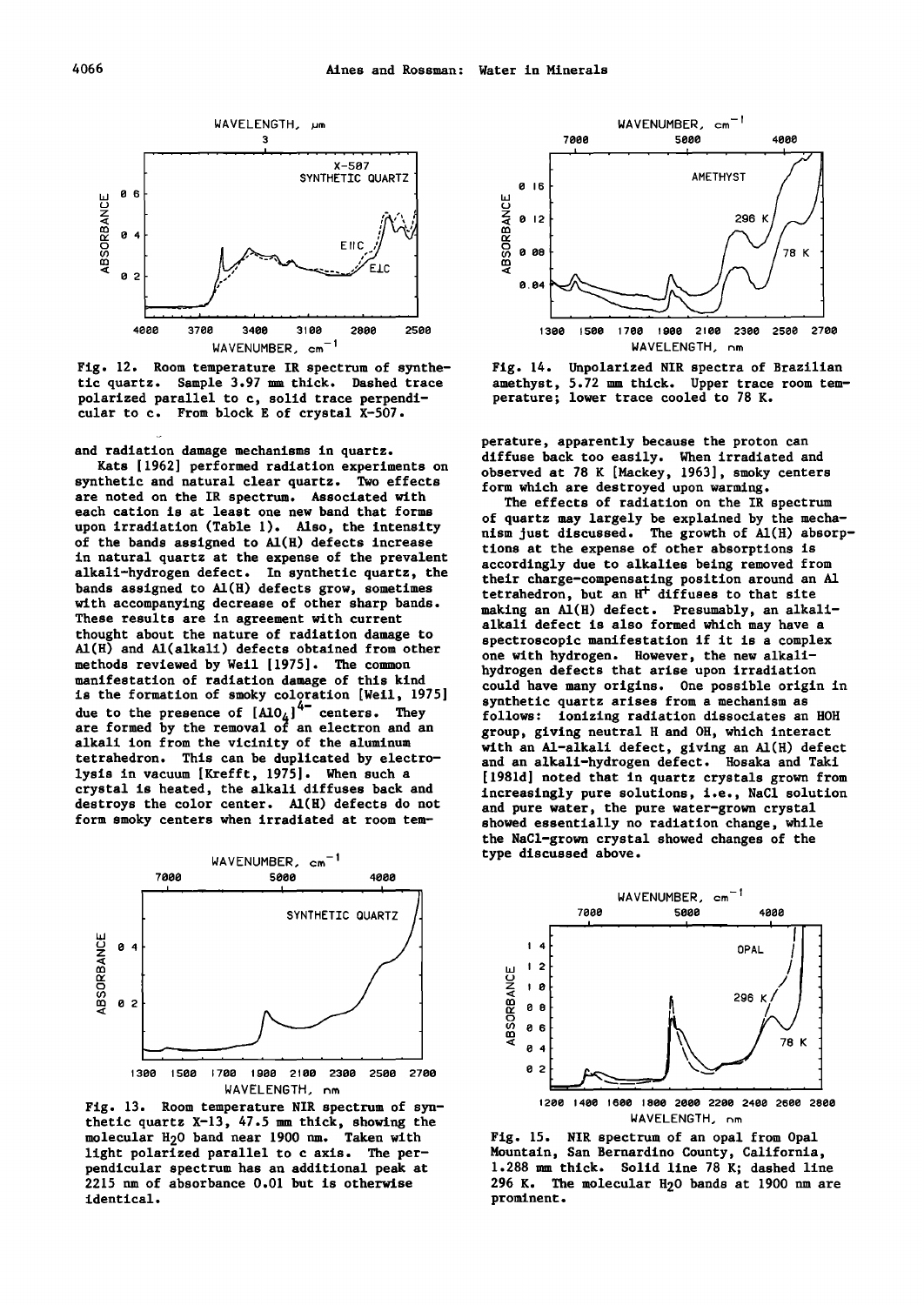

Fig. 16. IR spectrum of milky quartz from Dillsburg, Pennsylvania, 1 mm thick, showing water bands at 308 K (dashed line) and ice bands at 78 K (solid line).

The association of water speciation with a physical property of quartz is well illustrated by Figures 18 and 19. They show the spectra of two zones of different color in a single quartz crystal zoned with both the amethyst and citrine color varieties. The broad band in the spectrum of the citrine zone is due to molecular  $H<sub>2</sub>O$  similar to that in synthetic quartz. The amethyst zone in this crystal has only sharp band absorption in its spectrum indicative of OH- ions. Whether water inhibits amethyst formation, promotes citrine formation, or is coincidentally associated with another substituent cannot be determined from these data alone. However, Maschemeyer et al. [1980] have proposed, based on EPR evidence, that the citrine color center is composed of a Li-Al smoky-type hole center, adjacent to a silicon vacancy. They suggest that one way to generate such a vacancy is by incorporating H<sub>2</sub>O in the Si site, with adjacent Si atoms moving to interstitial sites to minimize charge imbalance.

# Spectroscopy of Fluid Inclusions

Fluid inclusions are an important site for hydrogen in minerals. In principle, there should



IJAVELENGTH, nm Fig. 17. NIR spectrum of milky quartz from

Dillsburg, Pennsylvania, at 296 K (dashed line) and 78 K (solid line) showing ice bands. A sloping baseline due to scattering has been subtracted out. Thickness =  $3 \text{ ms}$ .



Fig. 18. IR spectrum of zoned amethyst-citrine in the amethyst zone showing absorption from OH ions, 78 K, 2 mm thick.

exist a continuum between an isolated water molecule and a large fluid inclusion containing millions of water molecules. It would be desirable to differentiate between single water molecules, small clusters of water molecules that are crystallographically constrained, and "bulk" water in fluid inclusions of the classical definition.

We have already discussed some examples (cordierite, gypsum) of the spectroscopic behavior of isolated water molecules in a crystal structure. An interesting model system for small groups of water molecules was studied by Van Thiel et al. [1957]. They froze varying concentrations of  $H<sub>2</sub>0$  in an argon matrix at 8 K, creating "pockets" containing varying numbers of H<sub>2</sub>O molecules. In this system, the pockets are expected to be completely "filled" by  $H_2O$ ; that is, the matrix conforms to the H<sub>2</sub>O it entraps. This system should be a reasonable model for  $H_2O$ trapped in a locally neutral silicate lattice. No attempt was made to characterize directly the shapes and sizes of the entrapping volumes.

Van Thiel et al. recognized four polymeric species of H<sub>2</sub>0. Their assignments of the IR absorption patterns are given in Table 2. The assignments for the tetramer are tentative because of the spectral complexity at high H<sub>2</sub>O concentrations. In the bending region the formation of higher polymers resulted in a shift of complex absorptions toward 1650 wavenumbers from the monomer frequency of 1595 wavenumbers; the



Fig. 19. IR spectrum of zoned amethyst-citrine in the citrine zone showing the broad band absorption from  $H<sub>2</sub>0$  molecules, 78 K, 2 mm thick.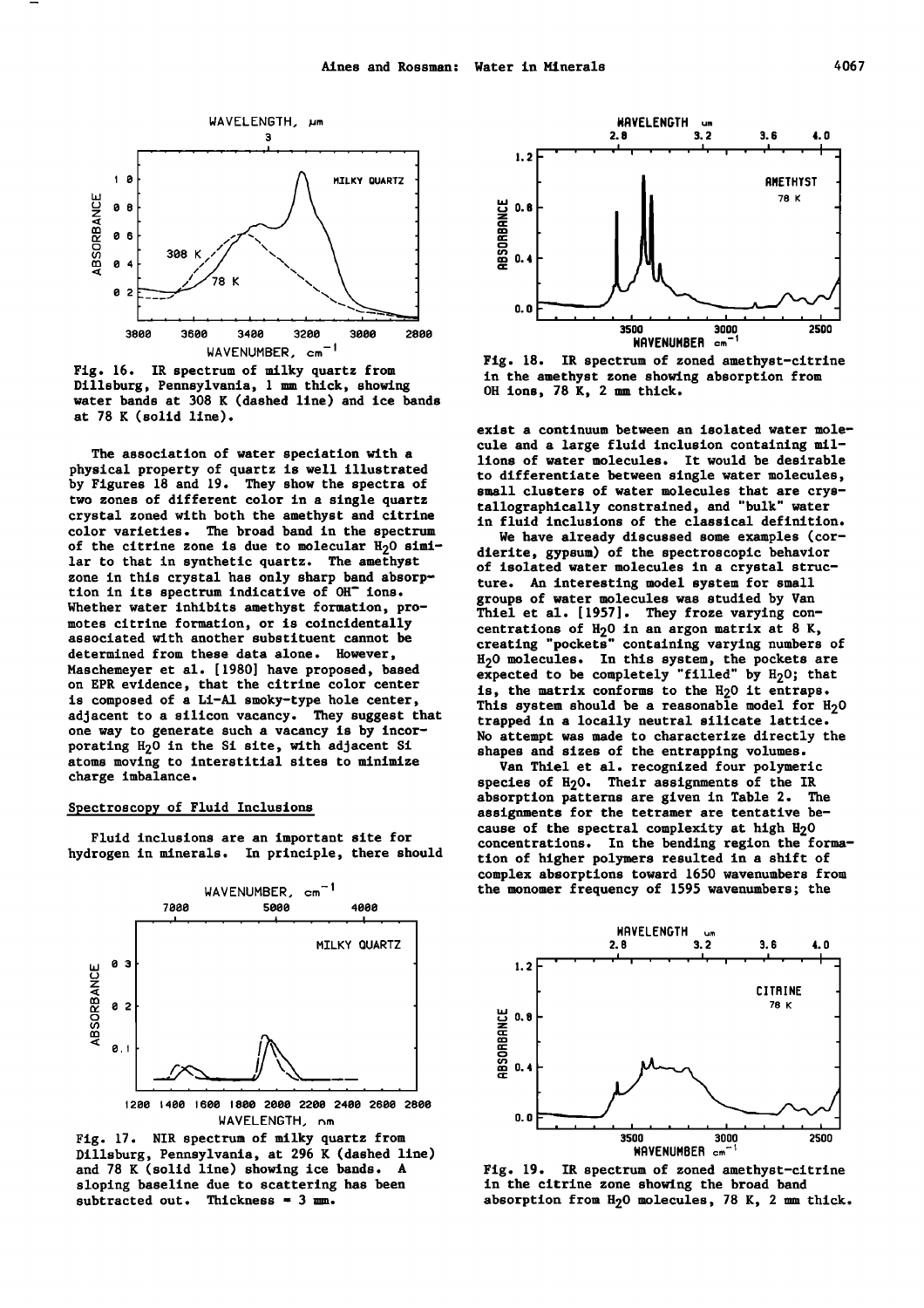| TABLE 2. |  | Vibrational Bands for Polymeric Water   |
|----------|--|-----------------------------------------|
|          |  | Species Entrapped in Solid Argon Matrix |

| Polymeric Species | Stretching Frequency<br>$v_{OH}$ , cm <sup>-1</sup> |  |  |
|-------------------|-----------------------------------------------------|--|--|
| Monomer           | 3725, 3627                                          |  |  |
| Dimer             | 3691, 3546                                          |  |  |
| Trimer            | 3510, 3355                                          |  |  |
| Tetramer          | 3318?, 3322?                                        |  |  |

From Van Thiel et al. (1957].

actual peaks could not be assigned for the polymeric species in the bending region. As the concentration was raised to the point where tetramers and higher polymers predominated, the o-H stretch region was dominated by a broad band in the 3400- to 3200-wavenumber region. This study suggests what type of behavior should be expected from small groups of  $H_2O$  molecules in a mineral such as quartz. Interestingly, as the H20 concentration increases, the total integrated absorption increases nonlinearly. The  $\varepsilon$  value increases sharply as more  $H_2O$  is bound in polymers where hydrogen bonding occurs. This is in accord with Paterson's [1982] appraisal of  $\varepsilon$  values in minerals and glasses.

The next model system to be considered is one in which the water molecules are coordinated directly or indirectly to a cation, providing a contrast to the neutral argon matrix. Clays such as hectorite contain exchangable  $\text{Na}^+$  or  $\text{Mg}^2$ between layers formed by silicate tetrahedra and octahedra of other cations. The interlayer cations serve to balance charge deficiencies within the layers, but in contrast to the otherwise similar cations in micas, these cations will readily become hydrated by up to 24 water molecules (Farmer and Russell, 1971].

Hectorite can exist in three states of hydration: completely hydrated with multiple H<sub>2</sub>O per cation, trihydrated, and monohydrated. The fully hydrated form is characterized by a broad band absorption centered at 3370 wavenumbers and a sharper band superimposed at slightly higher frequencies. Farmer and Russell interpret this spectrum and the spectra of the partially deuterated clays as being due to extended chains of water molecules in the fully hydrated forms extending from the cation to an oxygen adjoining the site of charge imbalance in the layer, i.e., for the fully deuterated form:

$$
\begin{array}{cc} & D_a & D_a \\ | & | & \\ M^{n+ \ldots 0} \!\!-\! D_b \cdots 0 \!\!-\! D_b \cdots \end{array}
$$

They state that the  $OD<sub>a</sub>$  groups are mostly directed toward the oxygene of the silicate lattice and form weak hydrogen bonds with those surface oxygene which carry little or no charge. They give rise to the sharp band while the  $OD<sub>b</sub>$ groups give rise to the broad band. Sharper, more resolved patterns were obtained for the lower hydrates.

A third model system is water in classic fluid inclusions. These are possible in all minerals

and have been extensively studied. Kekulawala et al. (1981] studied fluid inclusions in synthetic quartz, integrating results from IR, TEM, and strain measurements. Hydrous synthetic quartz becomes cloudy if heated or strained. Kekulawala et al. demonstrated that this cloudiness is due to the precipation of the hydrogen in the sample into fluid inclusions. Once this occurs, the quartz behaves similarly to natural milky quartz, which has much higher ductility and Q value than synthetic quartz. These physical properties in synthetic quartz only correlate when the hydrogen is in some more dispersed form than fluid inclusions.

Figures 6 and 20 show the IR and NIR regions of an artificial "fluid inclusion" formed by sandwiching water between two  $\Delta\mathbb{1}_2$ O<sub>3</sub> windows. They are shown at room temperature and 78 K to demonstrate the utility of low-temperature measurement in identifying hydrogen in fluid inclusions. Kekulawala et al. (1981] discovered that the broad band absorption at 3400 wavenumbers does not disappear totally as the 3200-wavenumber band forms, as it does in pure ice (Eisenberg and Kauzmann, 1962]. This behavior is also seen in the spectra of the  $2$ - $\mu$ m-thick artificial inclusion and the milky quartz (Figures 6 and 16). They interpreted the persistence of this band as a result of the  $H_20$  monolayer at the edge of the fluid inclusion. This water still in contact with the silicate lattice never attains the ice structure. They measured the diameters of the fluid inclusions by TEM and calculated the extent of the monolayer for a 60-nm inclusion at two internal pressures. At 180 MPa it would be 10% of the inclusion; at 50 MPa it would be 30%. It does not appear that IR spectroscopy can accurately identify extremely small fluid inclusions, given the current understanding of their behavior. All the H<sub>2</sub>O would be involved in the monolayer; it would not form "ice" at·low temperature. This limit may extend to hundreds of molecules in a cavity.

Before heat treatment, Kekulawala et al.'s sample contained small contrast features observed in TEM which they describe as having the "characteristics of sources of hydrostatic pressure." Heating diminishes their number, with an increase in the number of identifiable fluid inclusion bubbles. If these small contrast features are



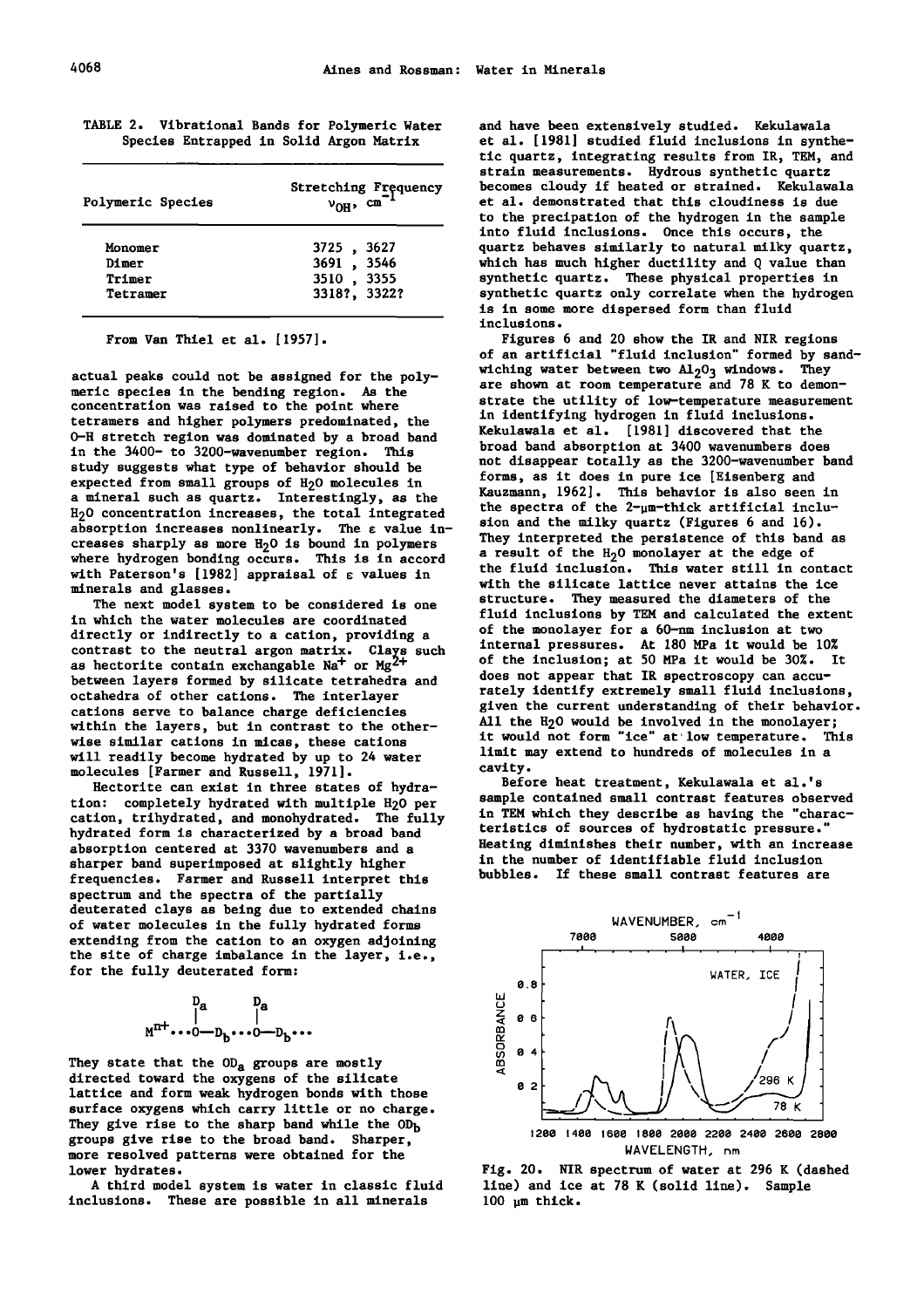

Fig. 21. IR spectrum of grossular garnet showing OH stretching absorptions. Sample 150 pm thick.

very small fluid inclusions, it is probable that they will not give the infrared spectrum of a fluid inclusion at 78 K because of the monolayer effect described above.

## Trace "Water" in Other Minerals

 $\begin{array}{c} \hline \end{array}$ 

Most minerals show OH absorption in their infrared spectrum. Usually, the amounts are low, but it is present even in gem quality crystals. Examples are shown in Figures 21-23. The crystallographic details of the location of this "water" have been established in only a few of the minerals [Beran, 1969, 1970, 1971; Beran and Zemann, 1969, 1971; Beran and Putnis, 1983; Wilkins and Sabine, 1973]. In many of these studies, spectroscopic results have been reported for only one crystal, so that it is not possible to distinguish between OH present in foreign phases from OH which is crystal chemically bound in the host phase. Studies in progress in our laboratory indicate that OH is a common substituent in garnet [Aines and Rossman, 1982] and that minor amounts of water are commonly found in feldspars [Solomon and Rossman, 1982]. In natural feldspars higher water content is associated with a greater extent of Al/Si ordering. Water in feldspar is also intimately associated with radiation damage processes which generate the colored amazonite variety of potassium feldspar [Hofmeister and Rossman, 1981].

## Example of Concentration Determination

The concentration of molecular water in fluid inclusions in the milky quartz, whose spectrum is illustrated in Figure 16, can be estimated by the following procedure:

1. From the room temperature spectrum the absorbance of the ~3400-wavenumber band is determined. To correct for the sloping baseline (a result of wavelength-dependent scattering in the sample), a sloping straight-line baseline is connected to lower portions of the data trace at the left- and right-hand sides. From the spectrum the peak of the absorption at 3400 wavenumbers is read to be 0.50 absorbance units above the baseline.

2. The Beer's law relationship is defined as  $A = \varepsilon$  x p x c, where A is the absorbance from the spectrum (0.50 in this case), p is the optical path length through the sample (in  $10^{-2}$  m),



Fig. 22. IR spectrum of olivine showing o-H stretching absorptions. Sample 9,5 mm thick.

c is the concentration of the species of interest (in moles per liter), and  $\varepsilon$  is the molar absorptivity constant obtained from a standard substance. Using the  $\varepsilon$  value of this band for  $H_2O$ in liquid water, 81  $\ell$ /mol/10<sup>-2</sup> m [Thompson, 1965], the following calculation gives the concentration:

$$
0.50 = 81 \text{ g}/(10^{-2} \text{ m})\text{mol} \times 0.0195 \times 10^{-2} \text{ m} \times \text{c}
$$

 $c = 0.317$  mol/ $\ell$ 

3. The concentration can be converted to wt % as follows: From the density of quartz, 2.65, a sample weight of  $2.65$  kg/ $\ell$  is obtained. The water content is

0.317 mol x 0.018 kg mol-l = 5.70 x 10-3 kg H2 o

or

$$
5.70 \times 10^{-3}
$$
 kg/2.65 kg x 100 = 0.215% H<sub>2</sub>0

Two major difficulties in determing concentrations are the determination of appropriate  $\epsilon$  values for all the different types of  $H_2O$  and OH which occur in minerals and dealing with spectra with several overlapping bands. Paterson [1982] surveys available calibrations for the IR determination of water in quartz, glasses, and related substances. He provides his tabulations



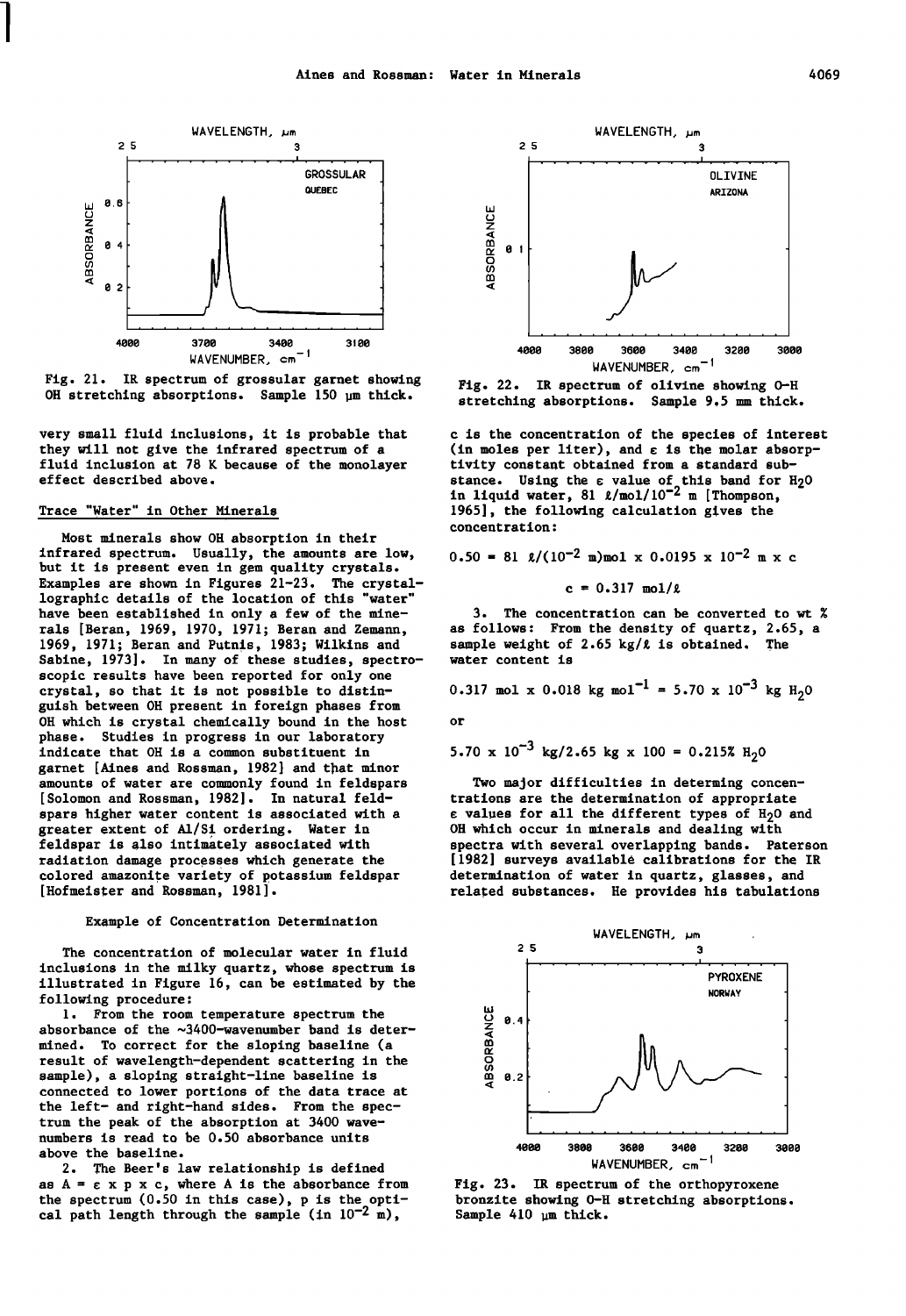in terms of integrated absorption profiles which have a smaller temperature dependence than e: values.

Acknowledgments. This work has benefited from discussions with Stephen Kirby (USGS), who a!so provided the synthetic quartz samples used in this study, and from Clifford Frondel (Harvard) who provided the results of his study of low temperature silica in advance of publication. This study was in part funded by the National Science Foundation (Grant EAR-7919987). Contribution 3832, Division of Geological and Planetary Sciences, California Institute of Technology.

References

- Aines, R. D., and G. R. Rossman, The hydrous com- ponent in garnets (abstract), Geol. Soc. Am. Abstr. Programs, 14, 430, 1982.
- Barnes, R. L., E. 0. Kolb, R. A. Laudise, E. E. Simpson, and K. M. Kroupa, Production and perfection of z-face quartz, J. Cryst. Growth, 34, 189-197, 1976.
- Beran, A., Uber (OH)-Gruppen in Olivin, Anz. Oesterr. Akad. Wiss., Math. Naturwiss. Kl.,  $\overline{106}$ , 73-74, 1969.
- Beran, A., Messung des Ultrarot-Pleochroismus von Mineralen, IX, Der Pleochroismus der OH-Streckfrequenz in Titanit, Tschermaks 'Mineral. Petrogr. Mitt.,  $14$ ,  $1-5$ ,  $1970$ .
- Beran, A., Messung des Ultrarot-Pleochroismus von Mineralen, XII, Der Pleochroismus der OH-Streckfrequenz in Disthen. Tschermaks Mineral. Petrogr. Mitt., 16, 129-135, 1971.
- Beran, A., and A. Putnis, A model of the OH positions in olivine, derived from infraredspectroscopic investigations, Phys. Chem. Miner., 9, 5760, 1983.
- Beran, A., and J. Zemann, Messung des Ultrarot-Pleochroismus von Mineralen, VIII, Der Pleochroismus der OH-Streckfrequenz in Andalusit, Tschermaks Mineral. Petrog. Mitt., 13, 285-292, 1969.
- Beran, A., and J. Zemann, Messung des Ultrarot-Pleochroismus von Mineralen. Der Pleochroismus der OH-Streckfrequenz in Rutil, Anatas, Brookit, und Cassiterit, Tschermaks Mineral. Petrogr.<br>Mitt., 15, 71-80, 1971.
- Chakraborty, D., and G. Lehmann, On the structures and orientations of hydrogen defects in natural and synthetic quartz crystals, Phys. Status Solidi A, 34, 467-474, 1976a.
- Chakraborty, D., and G. Lehmann, Distribution of OH in synthetic and natural quartz crystals, J. Solid State Chem., 17, 305-311, 1976b.
- Chakraborty, D., and G. Lehmann, On the fine structure in the infrared spectra of clear natural quartz, amethyst, citrine, and synthetic quartz crystals,  $Z$ . Naturforsch. A,  $33$ , 290-293, 1978.
- Cox, R. T., Optical absorption of the  $d^4$  ion  $Fe^{4+}$ in pleochroic amethyst quartz, J. Phys. C, *lQ,*  4631-4643, 1977.
- Eisenberg, 0., and w. Kauzmann, The Structure and Properties of Water, 296 pp. Oxford University Press, New York, 1962.
- Farmer, v. C., and J. D. Russell, Interlayer complexes in layer silicates. The structure of water in lamellar ionic solutions, Trans. Faraday Soc., 67, 2737-2749, 1971.
- Flörke, D. W., B. Köhler-Herbertz, K. Langer, and I. Torges, Water in microcrystalline quartz of volcanic origin: Agates, Contrib. Mineral. Petrog., 80, 329-333, 1982.
- Fronde!, c., Structural hydroxyl in chalcedony (Type B quartz), Am. Mineral., 67, 1248-1257, 1982.
- Goldman, D. S., G. R. Rossman, and W. A. Dollase, Channel constituents in cordierite, Am. Mineral., 62, 1144-1157, 1977.

Hofmeister, A. M. and G. R. Rossman, Effects of radiation on water and lead in potassium feldspar (abstract), Geol. Soc. Am. Abstr. Programs, 13, 474, 1981.

- Hosaka, M., and S. Taki, Hydrothermal growth of quartz crystals in NaCl solution, J. Cryst. Growth, 52, 837-842, 1981a.
- Hosaka, M., and S. Taki, Hydrothermal growth of quartz crystals in KCl solution, J. Cryst. Growth, 53, 542-546, 1981b.
- Hosaka, M., and S. Taki, Hydrothermal growth of quartz crystals in pure water, J. Cryst. Growth, 51, 640-642, 1981c.
- Hosaka, M., and S. Taki, Synthetic quartz crystals grown in NaCl, KCl solutions and pure ' water, and their low temperature infrared absorption, Proc. Annu. Freq. Control Symp., 35, 304-311, 1981d.
- Kats, A., Hydrogen in alpha quartz, Philips Res. Rep.,  $\frac{17}{1}$ , 133-195, 201-279, 1962.
- Kekulawala, K. R. S. S., M. S. Paterson, and J. N. Boland, An experimentai study of the role of water in quartz deformation, in Mechanical Behavior of Crustal Rocks, Geophys. Monogr. Ser., vol. 24, edited by N. L. Carter, pp. 49-60, AGU, Washington, D.C., 1981.
- Kirby, s. H., Hydrogen-bonded hydroxyl in synthetic quartz: Analysis, mode of incorporation and role in hydrolytic weakening, Phys. Chem. Mineral., in press, 1984.
- Koop, 0. C., and P. A. Staats, Characterization of Rb-OH grown quartz by infrared and mass spectroscopy,  $J.$  Phys. Chem. Solids,  $31,$ 2469-2476, 1970.
- Krefft, G. B., Effects of high temperature electrolysis on the coloration characteristics and OR-absorption bands in alpha-quartz, Radiat. Eff., 26, 249-259, 1975.
- Langer,  $\overline{K}$ ., and O. W. Flörke, Near infrared absorption spectra (4000-9000  $cm^{-1}$ ) of opals and the role of "water" in these  $SiO_2 \cdot nH_2O$ minerals, Fortschr. Minereral.,  $52$  (1),  $17-51$ , 1974. -
- Mackey, J. H., Jr., EPR study of impurity-related color centers in germanium doped quartz, J. Chem. Phys., 39, 74-80, 1963.
- Maschemeyer, D., K. Niemann, H. Hake, and G. Lehmann, Two modified smoky quartz centers in natural citrine, Phys. Chem. Miner., 6, 145-156, 1980.
- McDonald, R. s., Study of the interaction between hydroxyl groups of Aerosil silica and adsorbed non-polar molecules by infrared spectrometry, J. Am. Chem. Soc., 79, 850-854, 1956.
- Paterson, M., The determination of hydroxyl by infrared absorption in quartz, silicate glasses and similar materials, Bull. Mineral., 105, 20-29, 1982. -
- Schreyer, W., and H. S. Yoder, The system Mgcordierite-H20 and related rocks, Neues Jahrb. Mineral. Abh., 101, 271-342, 1964.